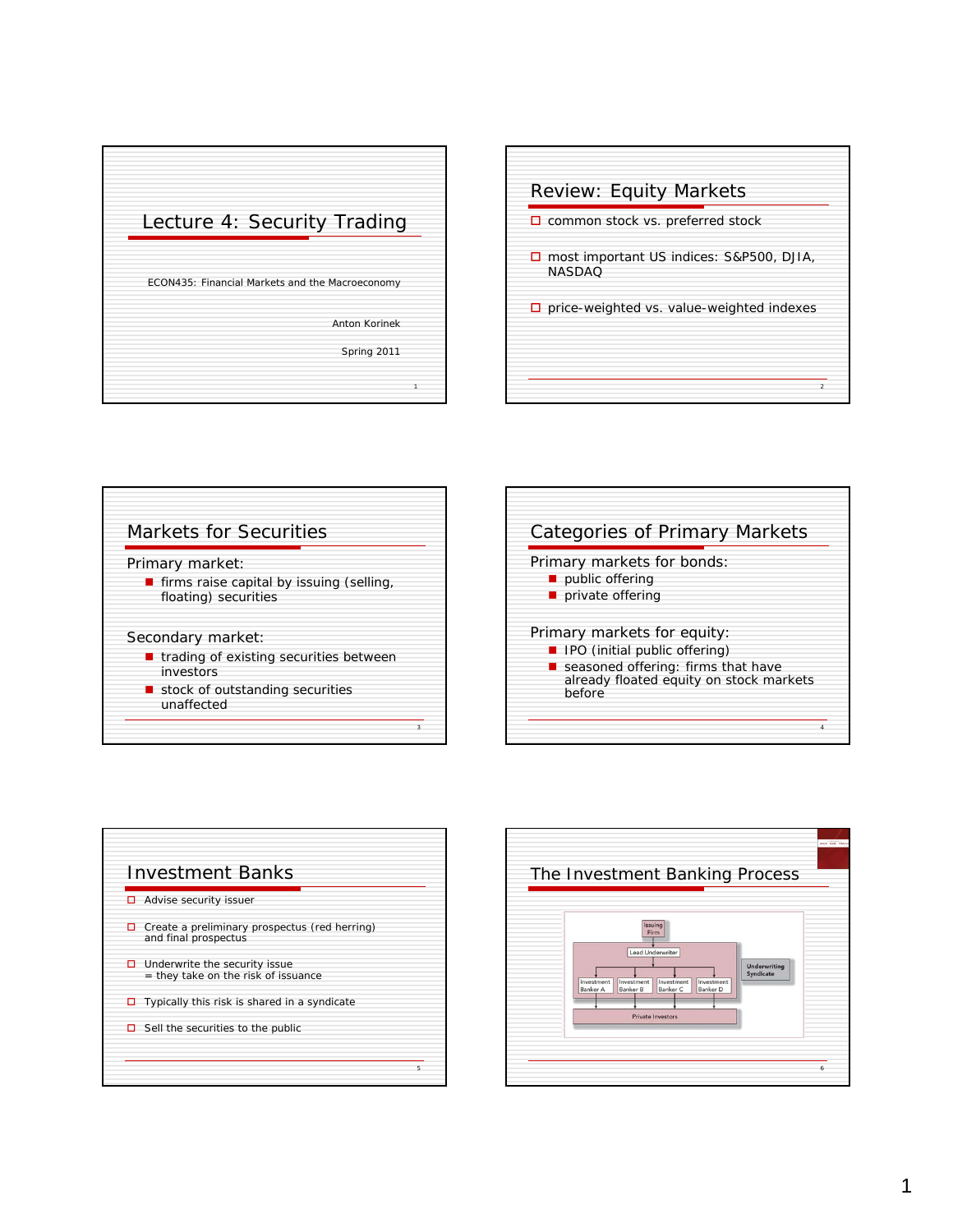## IPOs

Investment banks

 $\square$  organize road shows

- $\square$  organize the bookbuilding process to determine price and size of issue
- IPOs often are
- $\square$  underpriced  $\rightarrow$  large 1<sup>st</sup> day returns
- $\square$  underperform the market for years

7





| $\Box$ Market orders:                                |
|------------------------------------------------------|
| immediate execution at current market price          |
| $\Box$ Limit orders:                                 |
| execution only if price satisfies the limit $=$      |
| maximum purchase price or minimum sale price         |
| limit order book records all transactions waiting    |
| $\Box$ Stop orders:                                  |
| stop loss: sell if price falls below a certain level |
|                                                      |



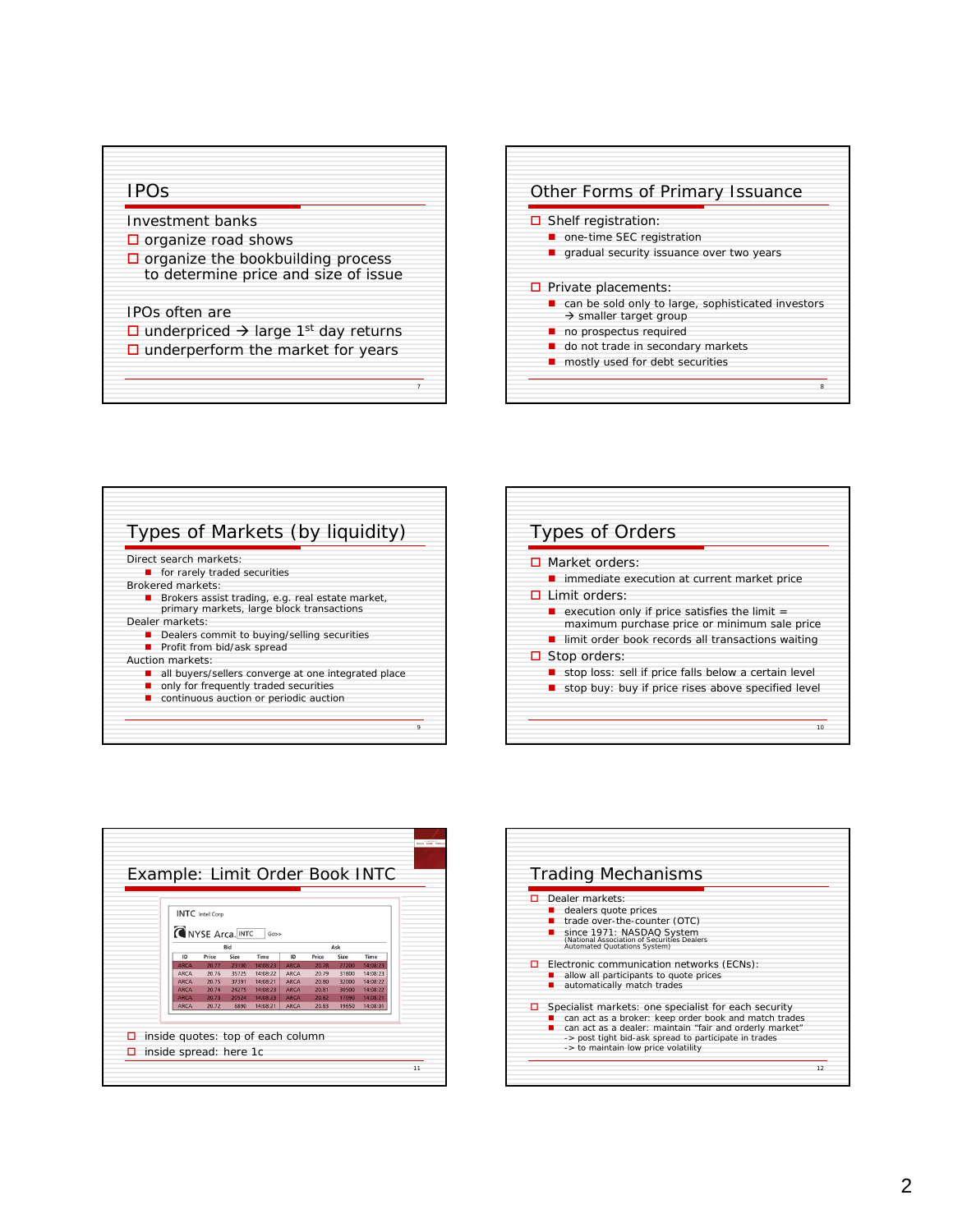|   | $\Box$ originally a dealer market             |
|---|-----------------------------------------------|
| □ | nowadays much like an ECN, through INET       |
|   | $\Box$ Three listing options for firms:       |
|   | 1. NASDAO Global Select Market                |
|   | 2. NASDAO Global Market                       |
|   | 3. NASDAQ Capital Market                      |
|   | $\Box$ Three subscription levels for traders: |
|   | Level 1: receive only inside quotes           |
|   | Level 2: receive the entire order book        |
|   | Level 3: can enter quotes into the order book |
|   | $\Box$ for smaller firms: pinksheets.com      |

|                                        | <b>NASDAQ Global</b> | <b>NASDAQ Capital</b> |
|----------------------------------------|----------------------|-----------------------|
|                                        | Market               | Market                |
| Shareholders' equity                   | \$15 million         | \$5 million           |
| Shares in public hands                 | 1.1 million          | 1 million             |
| Market value of publicly traded shares | \$8 million          | \$5 million           |
| Minimum price of stock                 | \$5                  | \$4                   |
| Pretax income                          | \$1 million          | \$750,000             |
|                                        |                      |                       |